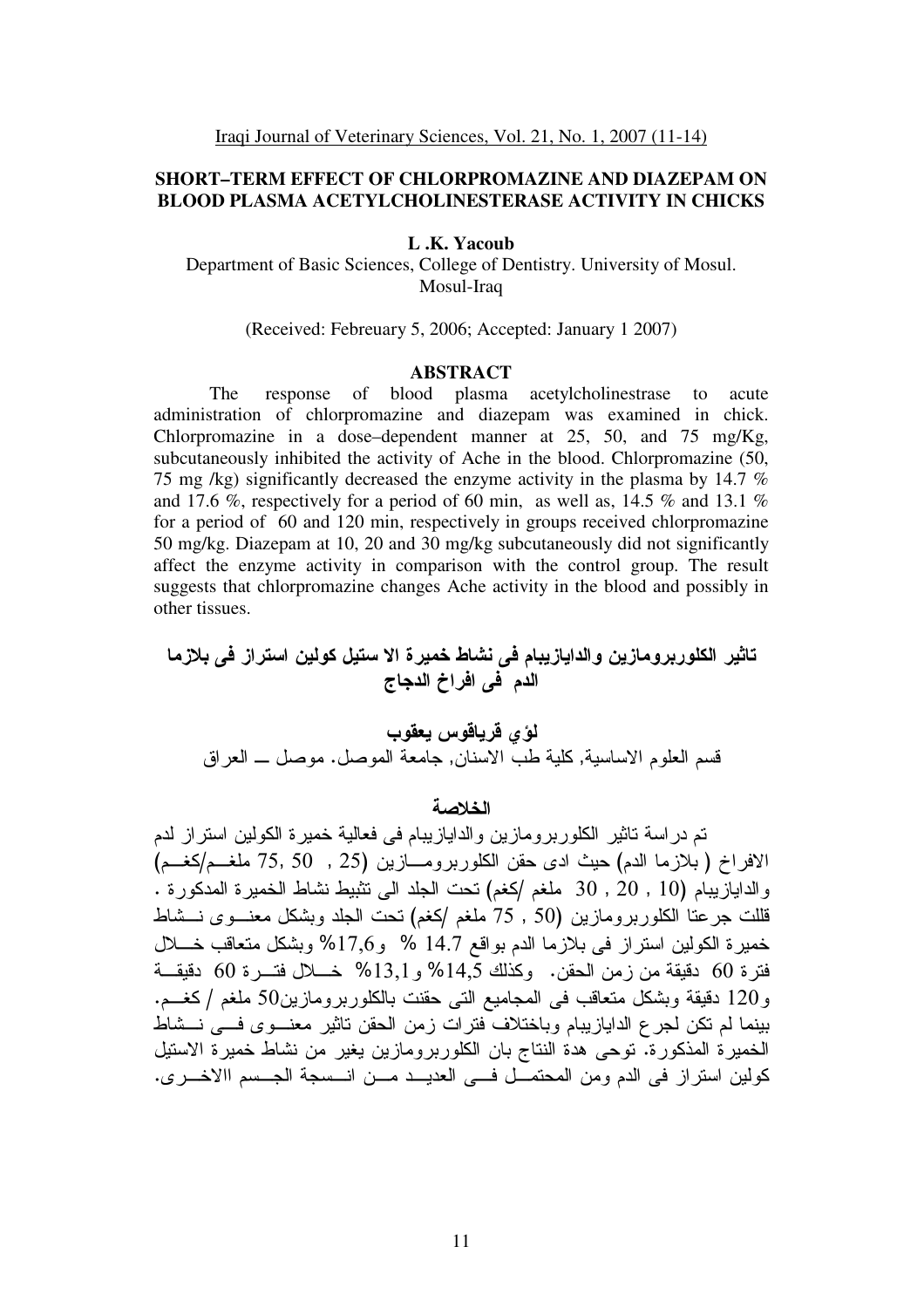## **INTRODUCTION**

Acetyl cholinesterase is a microsomal membrane – bound enzyme, found in the tissue of all animals, which hydrolyzed acetylcholine to choline and acetic acid (1-6). Cholinesterase is formed by the liver and determination of the plasma blood levels is a biochemical marker of enzyme function (1, 6, 7). Blood Ache activity is affected by various psychotropic drugs (4, 5, and 6). In vivo and vitro treatment of rat with chlorpromazine resulted in diminished brain and/or blood acetylcholinestrase activity  $(1, 3, 8, 9)$ . This inhibition appears to be reversible (1, 8). The purpose of the present study was to examine the effect of chlorpromazine and diazepam upon blood plasma cholinesterase activity in chicks.

## **MATERIALS AND METHODS**

Eighty chicks, 4– 6 weeks old weighing 120-150 g were used. They were housed under standard condition of temperature (27 C) and humidity, and had free access to food (Commercial chick ration, Nebrase Co., Mosul, Iraq) and water. The birds were divided into four groups of 20 chicks each. In a dose–response experiment, the chicks (5/ group) were injected with chlorpromazine (May and Beaker Co., England) at; 0 (saline–control), 25, 50 and 75 mg/kg, and diazepam (Arab Pharmaceutical Manufacturing Co., Jordan) at 0 (saline–control), 10, 20 and 30 mg/kg. The control group received physiological saline at 1 ml /kg. The volume of injection of chlorpromazine and diazepam was 1 ml /kg body weight. The chicks were killed 60 min after drug injection. In a time – response experiment, the birds in each group  $(N = 5)$  were injected with chlorpromazine at 50 mg / kg and diazepam at 30 mg/kg, and they were killed 30, 60 and 120 min after drug administration. The chicks were sacrificed after ether anaesthesia and blood was rapidly collected, blood samples were derange by using washed heparin zed syringe (Braun, Germany) and separated plasma from blood cell by centrifugations in (3000 rpm) for 10 min. Samples of blood plasma stored in - 20 C until the time of estimation the enzyme activity  $(7 - 10)$  Day). 0.2 ml from plasma samples was used for cholinesterase activity measurement using acetylthiocholine iodide (7.5 %) (Fluka, Switzerland) as a substrate (10). All assays were done in duplicate. The statistical significance of the differences between mean values was analyzed by analysis of variance following by Tukey multiple comparison tests (11). The level of significance was  $P < 0.05$ .

#### **RESULTS**

The mean values for enzymatic activity obtained from all groups are shown in table 1 and 2. In dose - response experiment, chlorpromazine at 50 and 75 mg/kg significantly inhibited cholinesterase activity in plasma by 14.7 % and 17.6 % respectively 60 min after injection in comparison with control group (Table 1). In the time–response experiment ,the percentage of inhibition was 14.5% and 13.1 % after 60 and 120 min, respectively in groups received chlorpromazine at 50 mg /kg ( Table 2). Diazepam with different doses and at different times did not significantly affect the activity of acetylcholinestrase when compared with the respective control values.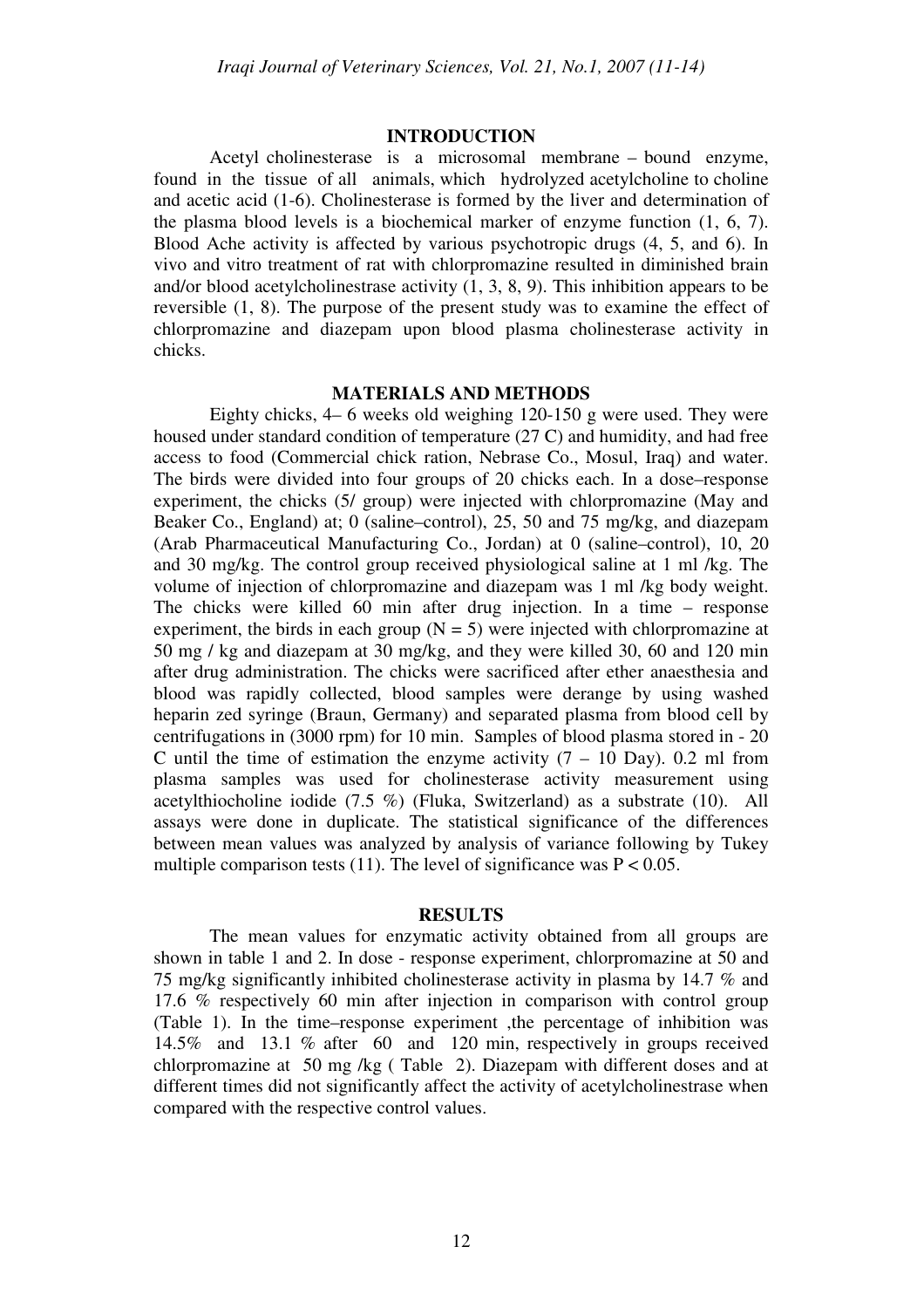| Treatment                | $\Delta$ PH/ 30 min | $%$ inhibition |
|--------------------------|---------------------|----------------|
| Saline (control)         | $0.68 \pm 0.01$     |                |
| Chlorpromazine (25mg/kg) | $0.65 \pm 0.02$     | 4.4 $%$        |
| Chlorpromazine (50mg/kg) | $0.58 \pm 0.02$ *   | 14.7%          |
| Chlorpromazine (75mg/kg) | $0.56 \pm 0.01*$    | 17.6 $%$       |
|                          |                     |                |
| Saline (control)         | $0.66 \pm 0.02$     |                |
| Diazepam $(10mg/kg)$     | $0.64 \pm 0.02$     | 3.1 $%$        |
| Diazepam $(20mg/kg)$     | $0.63 \pm 0.01$     | 4.5 $%$        |
| Diazepam(30mg/kg)        | $0.61 \pm 0.02$     | 6.5 $%$        |
|                          |                     |                |

Table 1: Plasma cholinesterase activity in chicks treated with chlorpromazine and diazepam.

 $*P < 0.05$  VS saline control group. The value are mean  $\pm$  SE of 5 chicks/groups.

Table 2: Plasma cholinesterase activity in chicks treated with chlorpromazine and diazepam at 50 and 30 mg/kg respectively.

| Treatment        | Post treatment time<br>(min) | $\Delta$ PH/ 30 min | $%$ inhibition |
|------------------|------------------------------|---------------------|----------------|
| Saline (control) |                              | $0.69 \pm 0.02$     |                |
| Chlorpromazine   | 30                           | $0.67 \pm 0.03$     | 2.9%           |
| Chlorpromazine   | 60                           | $0.59 \pm 0.01*$    | 14.5 %         |
| Chlorpromazine   | 120                          | $0.60 \pm 0.02*$    | 13.1 %         |
|                  |                              |                     |                |
| Saline (control) |                              | $0.63 \pm 0.02$     |                |
| Diazepam         | 30                           | $0.62 \pm 0.01$     | 1.6 $%$        |
| Diazepam         | 60                           | $0.60 \pm 0.03$     | 4.7 $%$        |
| Diazepam         | 120                          | $0.62 \pm 0.01$     | 1.7%           |
|                  |                              |                     |                |

 $*P < 0.05$  VS saline control group. The value are mean  $\pm$  SE of 5 chicks/ groups

# **DISCUSSION**

In study concerning acetylcholinestrase activity in blood and different tissues is of primary importance (1, 4-6, 9). In this study, the activity of blood cholinesterase following acute administration of chlorpromazine and diazepam was investigated by assaying blood plasma cholinesterase. The result showed that , short – term administration of chlorpromazine resulted in inhibition of plasma cholinesterase activity .The inhibitory effect of chlorpromazine may be due to competitive inhibition at the anionic site of Ache (4, 5, 6, 12) . On the other hand , many reports suggest that such inhibition is due to a decrease in the internal micro viscosity of phospholipids leading to changes in the fluidity of microsomal membrane of the cell (1, 2, 4-8). The non-significant decrease of cholinesterase